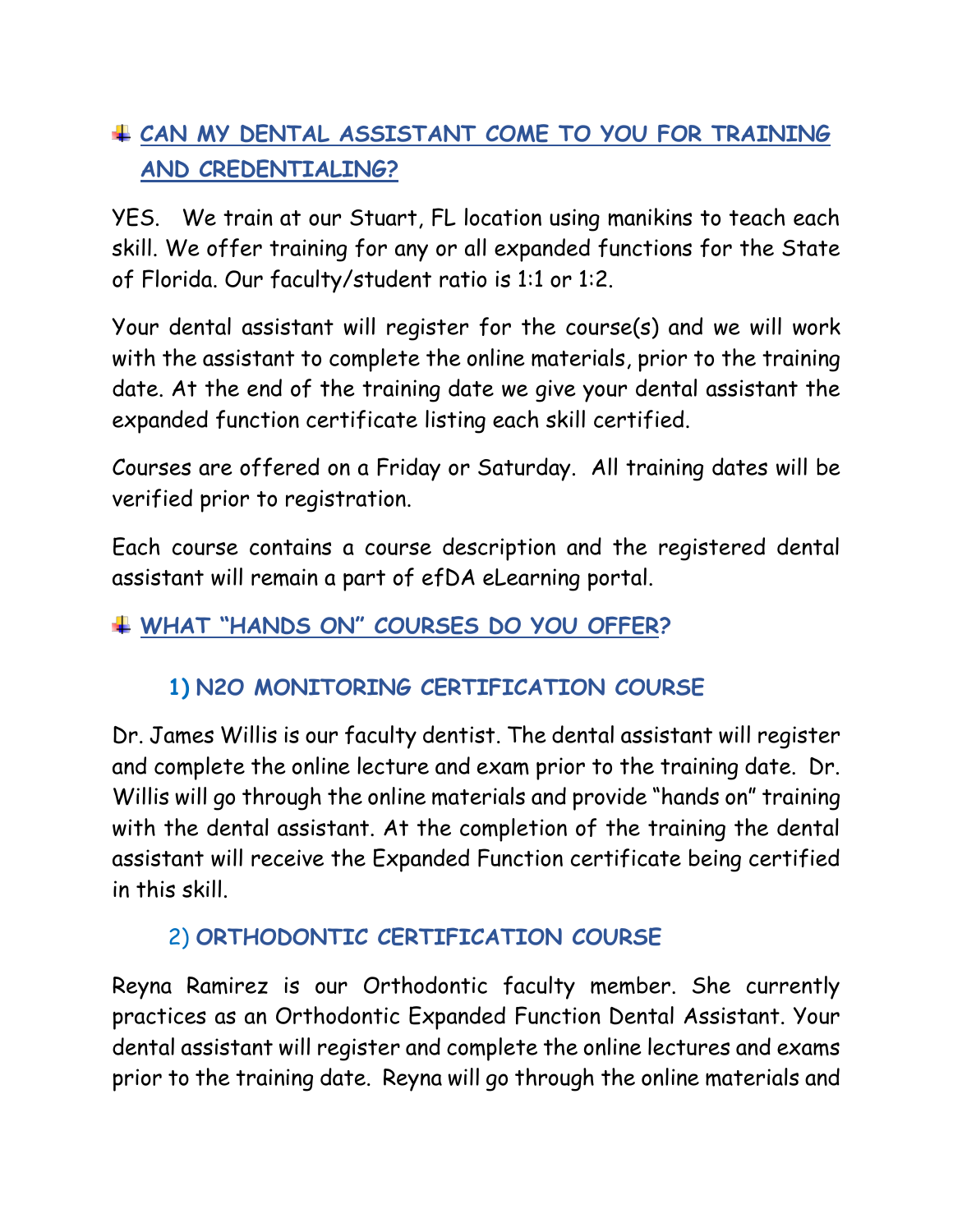provide "hands on" training utilizing orthodontic manikins. At the completion of the training the dental assistant will receive the Expanded Function certificate being certified in all Orthodontic skills.

#### 3) **RADIOGRAPHY CERTIFICATION COURSE**

Julie Mashaw is our expanded function faculty member. The dental assistant will register and complete the online lecture and exam prior to the training date. Julie will go through the online materials and provide "hands on" training with the dental assistant, utilizing a radiography manikin. At the completion of the training the dental assistant will receive the Expanded Function certificate being certified in this skill.

#### 4) **PREVENTIVE/RESTORATIVE CERTIFICATION COURSE**

Julie Mashaw is our expanded function faculty member. The dental assistant will register and complete the online lecture and exam prior to the training date. Julie will go through the online materials and provide "hands on" training with the dental assistant, utilizing a radiography manikin. At the completion of the training the dental assistant will receive the Expanded Function certificate being certified in this skill.

#### **5) FABRICATION OF PROVISIONAL RESTORATIONS WITH RELATED FUNCTIONS CERTIFICATION COURSE**

Julie Mashaw is our expanded function faculty member. The dental assistant will register and complete the online lecture and exam prior to the training date. Julie will go through the online materials and provide "hands on" training with the dental assistant, utilizing a manikin. At the completion of the training the dental assistant will receive the Expanded Function certificate being certified in this skill.